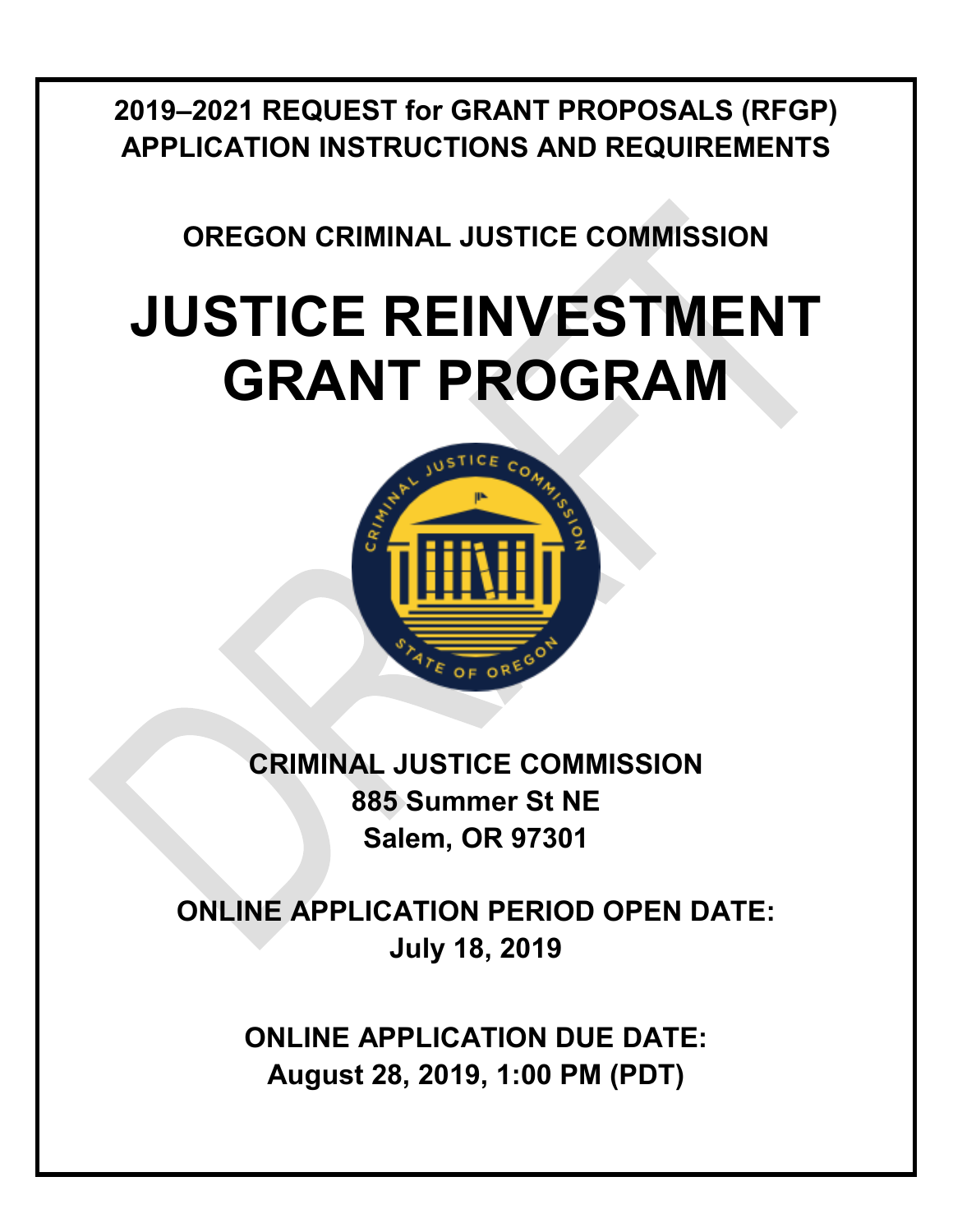# **Oregon Criminal Justice Commission**

The mission of the Oregon Criminal Justice Commission is to improve the legitimacy, efficiency, and effectiveness of state and local criminal justice systems. The agency is tasked with developing and maintaining a state criminal justice policy and a comprehensive long-range plan for a coordinated state criminal justice system that encompasses public safety, offender accountability, crime reduction and prevention, and offender treatment and rehabilitation (ORS 137.656).

# **Definitions**

As used in OAR 213-060-0010 to 213-060-0140, unless the context indicates otherwise:

- (1) "Commission" means the Oregon Criminal Justice Commission.
- (2) "Community-based programs" include:
	- (a) Work release programs;
	- (b) Structured transitional-leave programs;
	- (c) Evidence-based programs designed to reduce recidivism that include the balanced administration of sanctions, supervision, and treatment;
	- (d) Administering a reentry court under Section 29, Chapter 649, 2013 Oregon Laws;
	- (e) Specialty courts aimed at medium-risk and high-risk offenders; and
	- (f) Evidence-based policing strategies.
- (3) "County" includes a regional collection of counties.
- (4) "Grant Review Committee" means the Justice Reinvestment Grant Review Committee established under Section 53, Chapter 649, 2013 Oregon Laws.
- (5) "Program" means a program that is cost-effective as defined in ORS 182.515(2), as that is an evidence-based program as defined in ORS 182.515(3), that is a program as defined in ORS 182.515(4), and that utilizes scientifically based research as defined in ORS 182.515(5).
- (6) "Recidivism" has the meaning provided in ORS 423.557(1)(a).
- (7) "Trauma informed services" means providing the foundation for a basic understanding of the psychological, neurological, biological, and social impact that trauma and violence have on individuals, while incorporating proven practices into current operations to deliver services that acknowledge the role that violence and victimization play in their lives.

# **Availability and Duration of Funding**

This is a one-time solicitation, offering support for 24 months beginning July 1, 2019 and ending June 30, 2021. Grant award recipients may begin charging expenditures to the grant award beginning July 1, 2019.

Change to Paragraph 2: The Justice Reinvestment Program was allotted \$50.1 million during the 79<sup>th</sup> Legislative Session. The amount that counties are eligible for is calculated in accordance with the formula used to distribute baseline funding under ORS 423.483 and OAR 213-060-0050. Notwithstanding the formula calculation, all counties are eligible for a minimum grant award of \$100,000. See 2019–21 [formula allocations by county here.](https://www.oregon.gov/cjc/jri/Documents/19_21_JR_Funding_Table.pdf) All awards are subject to the availability of appropriated funds and to any modifications or additional requirements that may be imposed by law.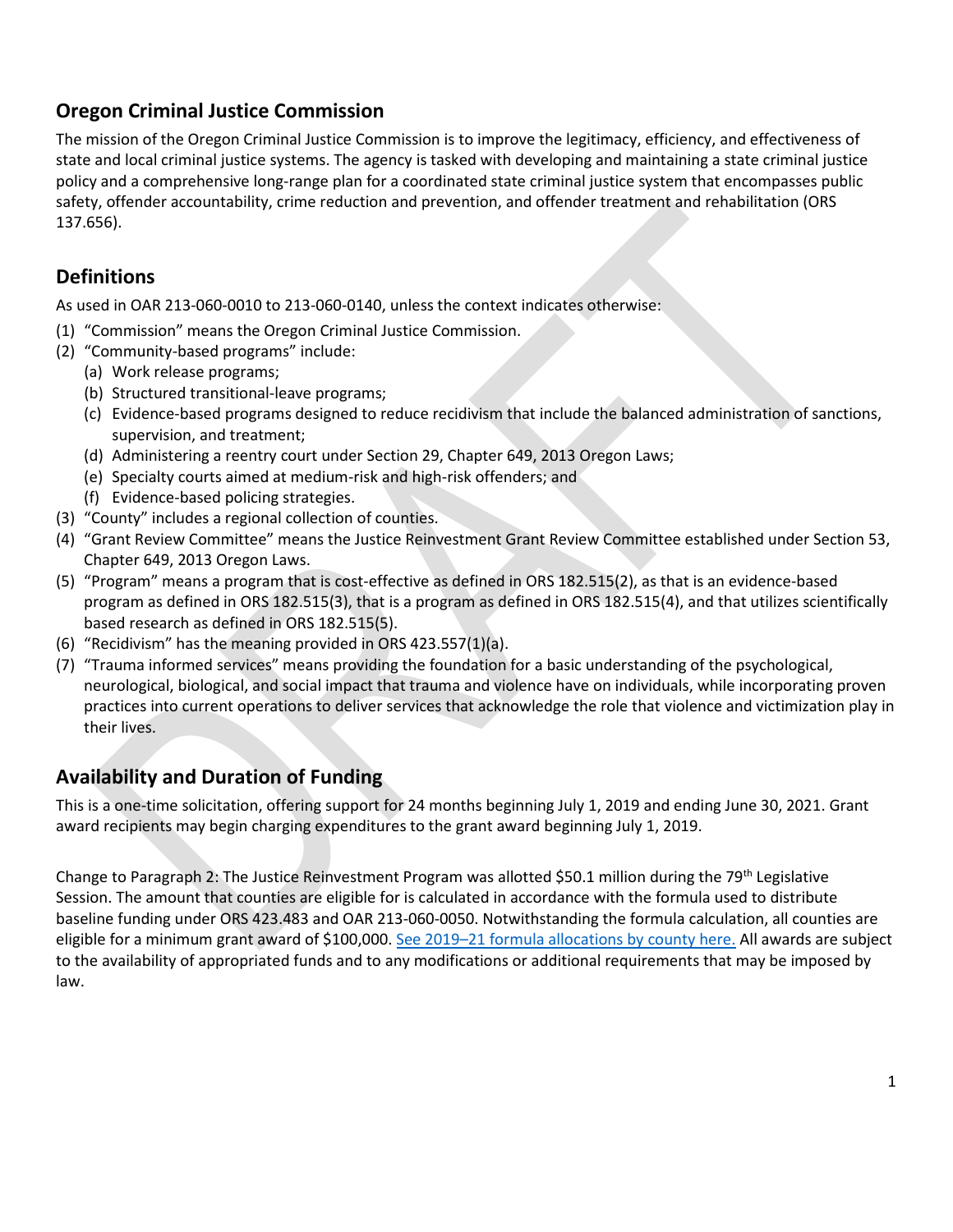# **Eligible Applicants**

Eligible applicants include Oregon counties that demonstrate strong collaborative partnerships with stakeholders and community partners. **The Grant Review Committee will accept one application per county.** The application must be submitted online by the Local Public Safety Coordinating Council (LPSCC) with the approval of the county governing body.

LPSCCs may submit a multi-county application on behalf of a consortium of government and non-government partners to design and implement a strategy to further the goals of the region's Justice Reinvestment efforts. For any regional approach, one county must serve as the main applicant for purposes of administering the grant agreement and managing sub-agreements.

# **Deadlines**

All applications must be submitted by **1:00 PM (PDT) on August 28, 2019**. See "How to Apply" in Section VI for details.

# **Contact Information**

For technical assistance with submitting an application or questions about the grant, contact Ian Davidson, Justice Reinvestment Program Analyst, at (503) 378-6374 or ian.davidson@oregon.gov.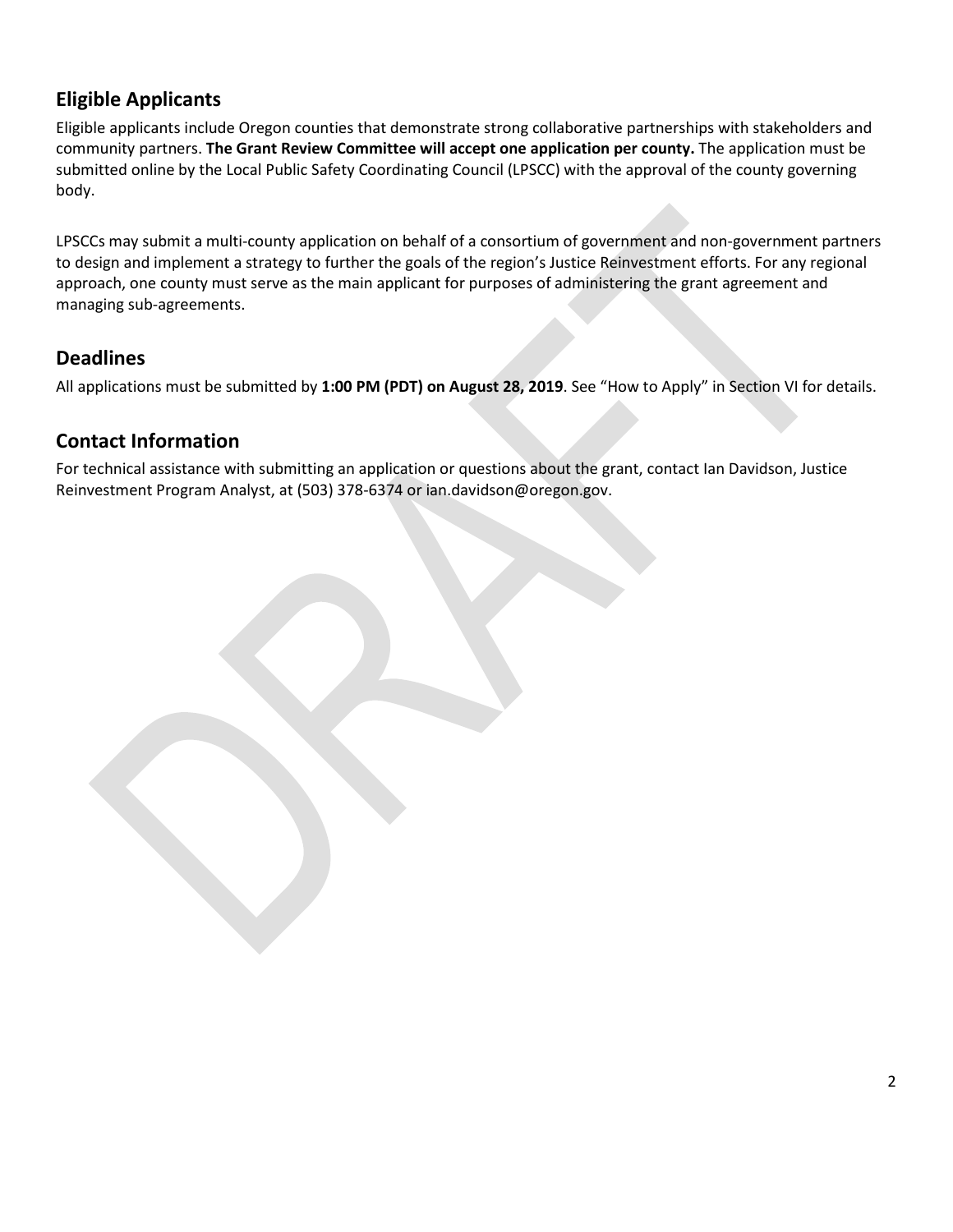# **CONTENTS**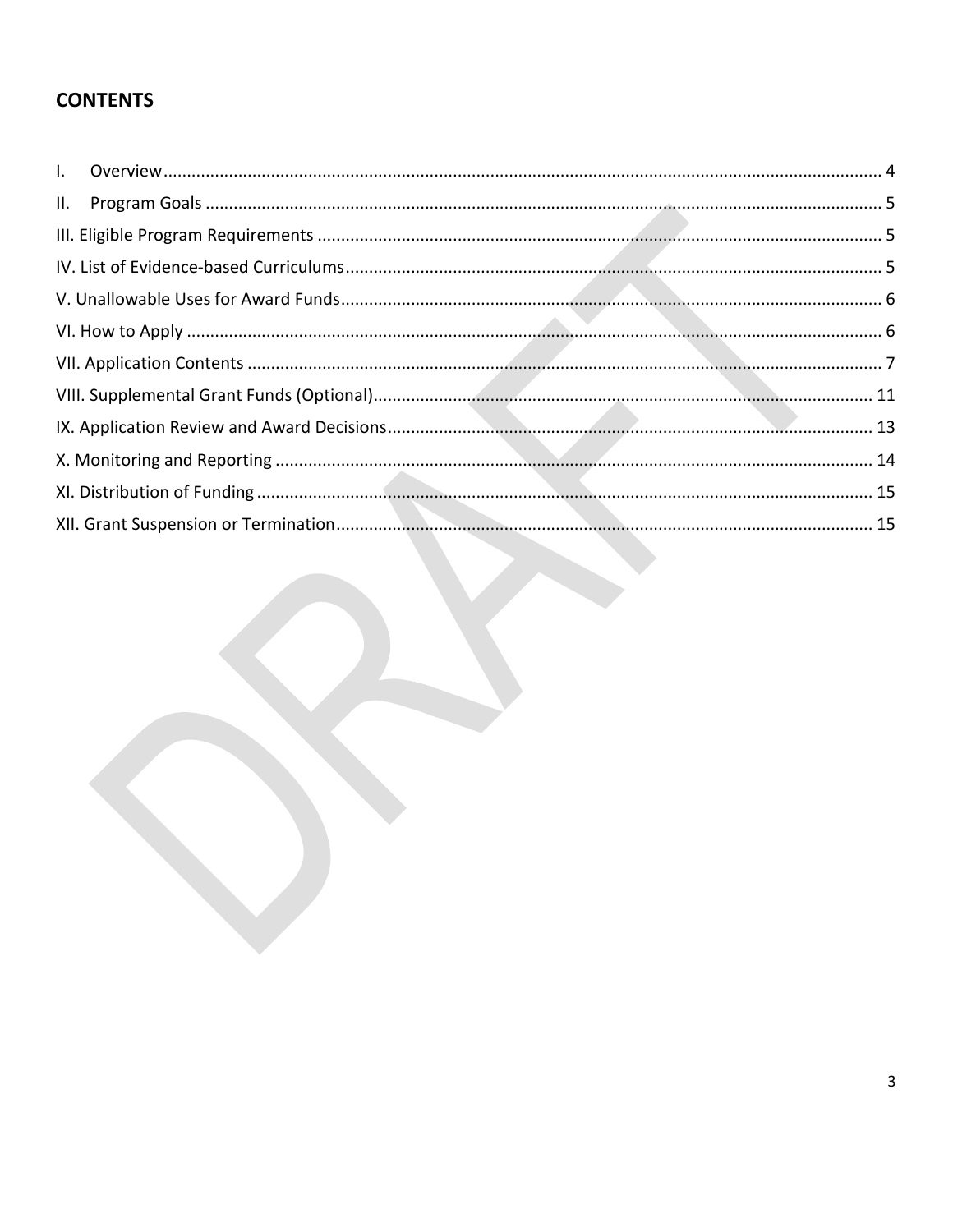# <span id="page-4-0"></span>**I. Overview**

From 2000 to 2010, Oregon's incarceration rate increased by nearly 50% growing to 14,000 adults in custody with a total biennial corrections budget of more than \$1.6 billion. In response to this rapid growth, the bipartisan interagency Commission on Public Safety was convened to analyze state corrections and sentencing policies. The commission's recommendations became the foundation for House Bill (HB) 3194, $<sup>1</sup>$  known as the Justice Reinvestment Act, which the</sup> Oregon Legislature passed in 2013. HB 3194 made several modest sentencing changes and created the Justice Reinvestment Grant Program with the goal of reducing prison populations, reducing recidivism, increasing public safety, and holding offenders accountable.

The Justice Reinvestment Grant Program is Oregon's proactive approach to spending resources more effectively by controlling prison growth and investing a portion of the avoided operational prison costs in the state's local public safety systems. In the 2013–15 biennium, \$15 million was distributed among all 36 counties to begin their justice reinvestment programs. For the 2015–17 biennium, the grant program was funded in the amount of \$38.7 million while the 2017–19 biennium grant program was funded at \$47.1 million (this included the \$7 million to support downward departure programs from HB  $3078<sup>2</sup>$  $3078<sup>2</sup>$  $3078<sup>2</sup>$  in 2017).

<span id="page-4-1"></span>Prior to the passage of HB 3194, the April 2013 corrections forecast estimated that Oregon should plan to house 15,706 adults in custody in state prisons by July 1, 2019. The latest forecast, issued April 2019, calls for only 14,795 adults in custody by that same date, a reduction of 911 adults in custody. As a result of the slowing growth of the prison population, justice reinvestment is projected to result in more than \$350 million in avoided costs for Oregon by the end of the 2019–21 biennium. Of those avoided costs, \$140 million are attributed to delaying the need to build a new male prison facility in Junction City beyond the next decade.<sup>[3](#page-4-4)</sup>

 $\overline{a}$ <sup>1</sup> Oregon Legislature. 77th Assembly, HB 3194 (2013).

<span id="page-4-3"></span><span id="page-4-2"></span>https://olis.leg.state.or.us/liz/2013R1/Downloads/MeasureDocument/HB3194/Enrolled (2013). (Accessed May 2019).  $2$  Oregon Legislature. 79<sup>th</sup> Assembly, HB 3078 (2017).

<https://olis.leg.state.or.us/liz/2017R1/Downloads/MeasureDocument/HB3078/Enrolled>

<span id="page-4-4"></span><sup>3</sup> For more information on avoided cost see the full Cost Avoidance Report released January 2019 <https://www.oregon.gov/cjc/CJC%20Document%20Library/HB3194CostAvoidanceReportJan2019.pdf>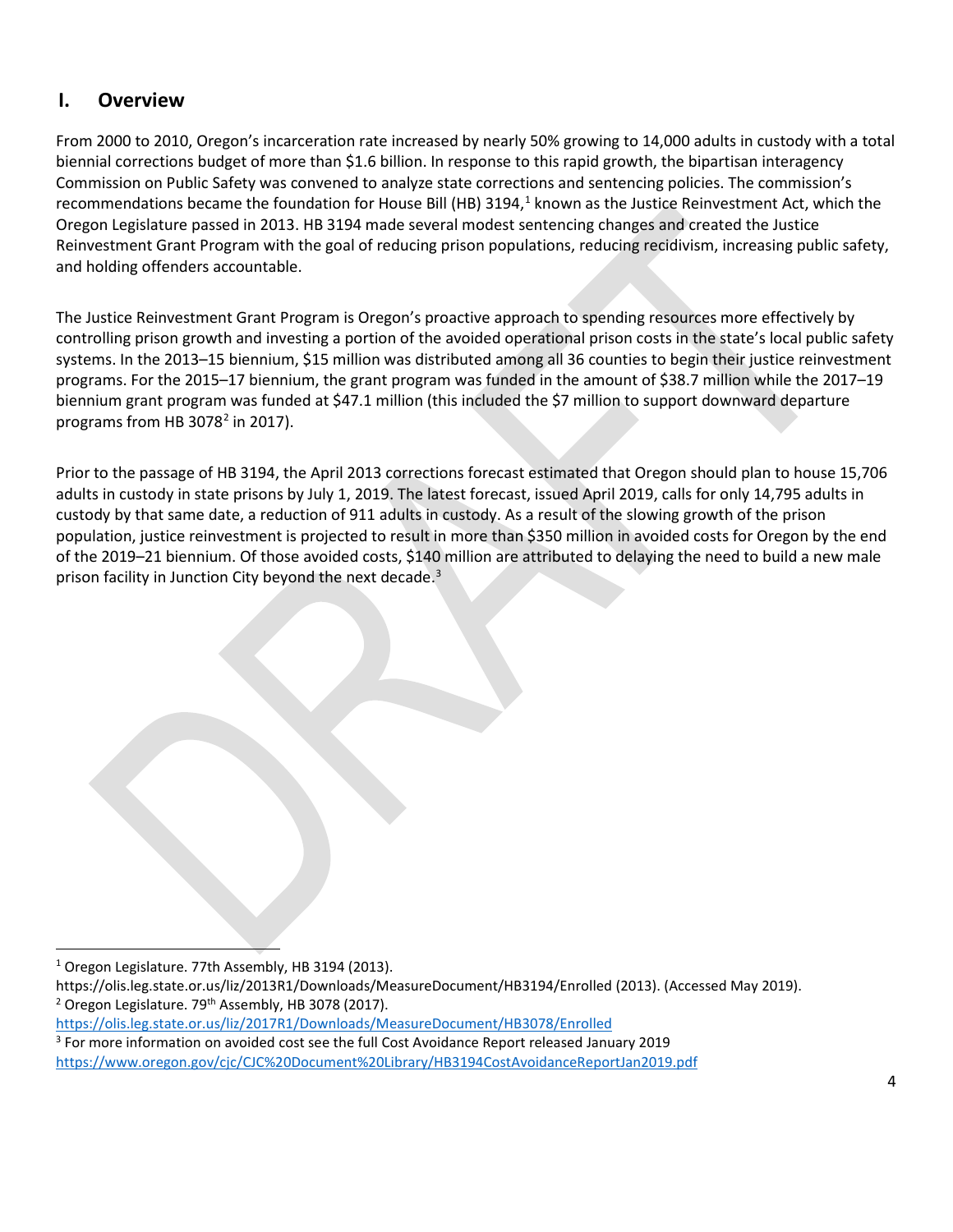# **II. Program Goals**

The Justice Reinvestment Grant Program is administered by the CJC and requires a data-driven approach to (1) analyze criminal justice trends to understand drivers of local prison use; (2) promote the effective implementation of investments that increase public safety and improve offender accountability; (3) measure the impact of policy changes and reinvestment resources; and (4) tie results to future funding. Proposed programs should be based on existing research and evidence-based practices.

The purpose of the Justice Reinvestment Program is to provide funding for counties to plan, implement, or expand initiatives that meet all four goals of justice reinvestment:

- 1) **Reduce recidivism** through evidence-based practices;
- 2) **Reduce prison populations** for property, drug, and driving offenses;
- 3) **Increase public safety**; and
- 4) **Hold offenders accountable**.

The Justice Reinvestment Program supports two separate grants. The first grant is the formula grant, which is distributed using a formula to all qualifying counties that meet all four goals of justice reinvestment. The second grant is the supplemental grant, which is a competitive grant designed to *supplement* formula grant programs. Supplemental grant funds are directed to programs that have dedicated downward departure prison diversion programs.

➢ **NOTE: Each application must address all four goals of the grant program.[4](#page-5-2)**

# <span id="page-5-0"></span>**III. Eligible Program Requirements**

In order to be considered for justice reinvestment funding, a program must:

- 1) Serves offenders charged with or convicted of property, drug, or driving offenses;
- 2) Consider and accept short-term transitional leave candidates as appropriate;
- 3) Provide assistance to clients enrolling in the Oregon Health Plan;
- 4) Utilize treatment providers that accept the Oregon Health Plan.

# <span id="page-5-1"></span>**IV. List of Evidence-based Curriculums**

 $\overline{a}$ 

Programs receiving justice reinvestment funding should be evidence-based. Counties are encouraged to consult the [Benefit-Cost Results page](http://www.wsipp.wa.gov/BenefitCost?topicId=2) Adult Criminal Justice Section by the Washington State Institute for Public Policy as a resource for evidence-based programs. While the list is not authoritative or comprehensive for each community, it does serve as a valuable resource.

<span id="page-5-2"></span> $4$  Oregon Criminal Justice Commission Division 60: Justice Reinvestment Program. [http://arcweb.sos.state.or.us/pages/rules/oars\\_200/oar\\_213/213\\_060.html.](http://arcweb.sos.state.or.us/pages/rules/oars_200/oar_213/213_060.html) (Accessed March 2017).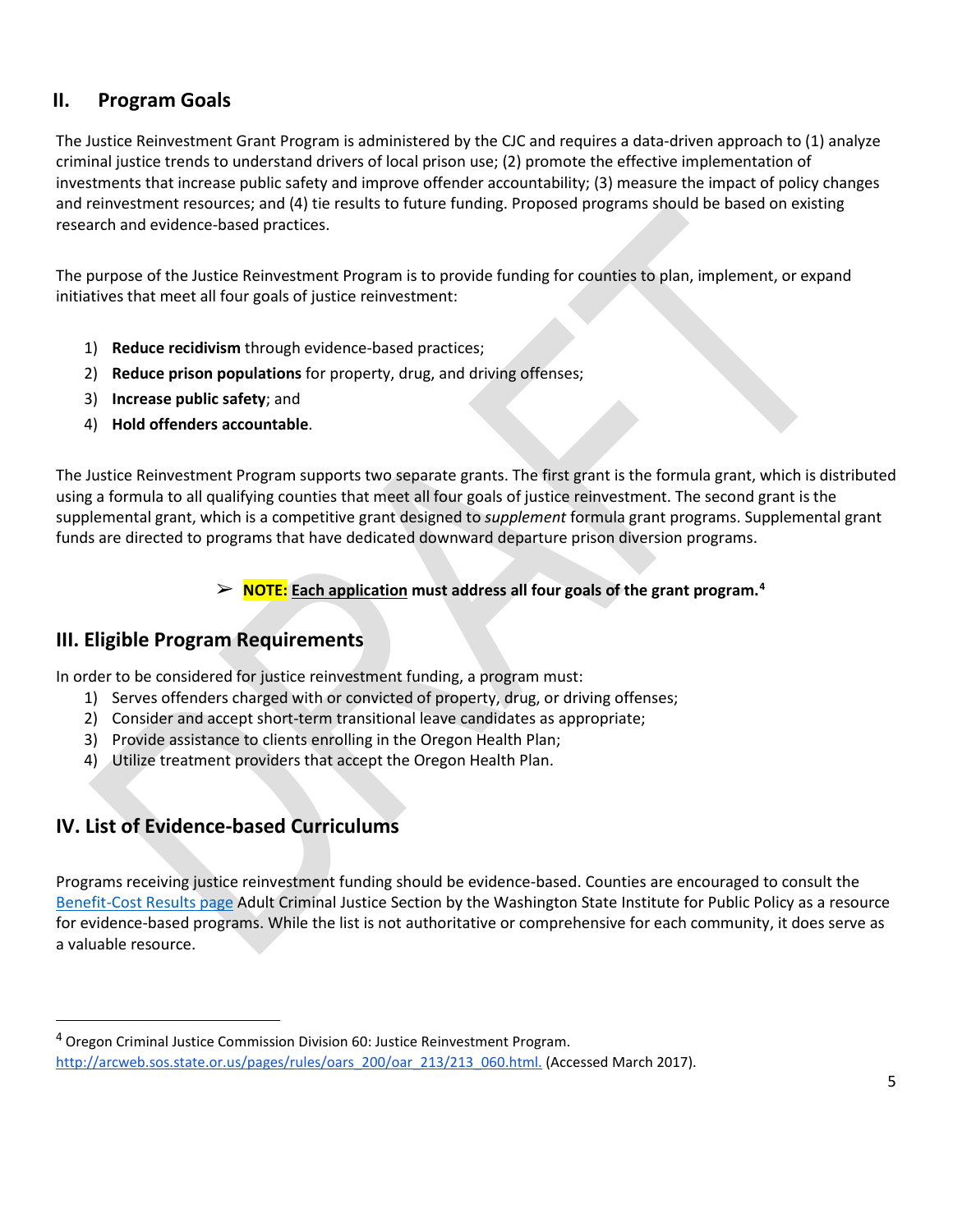# <span id="page-6-0"></span>**V. Unallowable Uses for Award Funds**

Unallowable uses for award funds include, but are not limited to, the following activities:

- Land Acquisition including renting, leasing, or construction of buildings or other physical facilities. 2 C.F.R. § 200.439 (b)(1);
- Physical facility improvements, restoration, or remodeling;
- Compensation of federal employees including salary, consulting fees, travel, or other compensation;
- Bonuses;
- Firearms;
- Tactical equipment;
- Polygraphs;
- Marketing or branding;
- Lobbying;
- Fundraising or donations;
- Taxes;
- Entertainment, including amusement, diversion, social activities, and any associated costs (i.e. tickets to shows or sports events, meals, lodging, rentals, transportation, and gratuities);
- Fines and penalties;
- Home office workspace and related utilities;
- Passport charges;
- Food or drink except as per diem in accordance with the Travel Policy;
- Membership to lobbying organizations;
- Pets and pet care; or
- Tip lines/rewards and survey distribution/awards.

# <span id="page-6-1"></span>**VI. How to Apply**

Applicants will complete and submit applications online through the CJC's grant administration website at [https://cjc](https://cjc-grants.smapply.io/)[grants.smapply.io.](https://cjc-grants.smapply.io/) **Late applications will not be accepted.** Before completing an application on the grant administration website, the applicant will need to set up a user account and log in credentials. Internal screening of the application will determine whether any modifications are required before advancing the application to the Grant Review Committee. If modifications or additional information is necessary, the identified program contact will receive electronic notice asking for revisions to be made within a specified time frame.

## **Estimated Grant Application Timetable**

| July 18, 2019     | Request for Grant Proposals (RFGP) Opens  |
|-------------------|-------------------------------------------|
| August 28, 2019   | RFGP Closes: Application Deadline 1:00 PM |
| October 16, 2019  | <b>Commission Award Decisions</b>         |
| November 22, 2019 | Intent to Award Letters                   |
| December 6, 2019  | <b>Grant Award Letters/Agreements</b>     |

**Upon final execution of contract, the payment for the first half of Year 1 (six months) will be released.**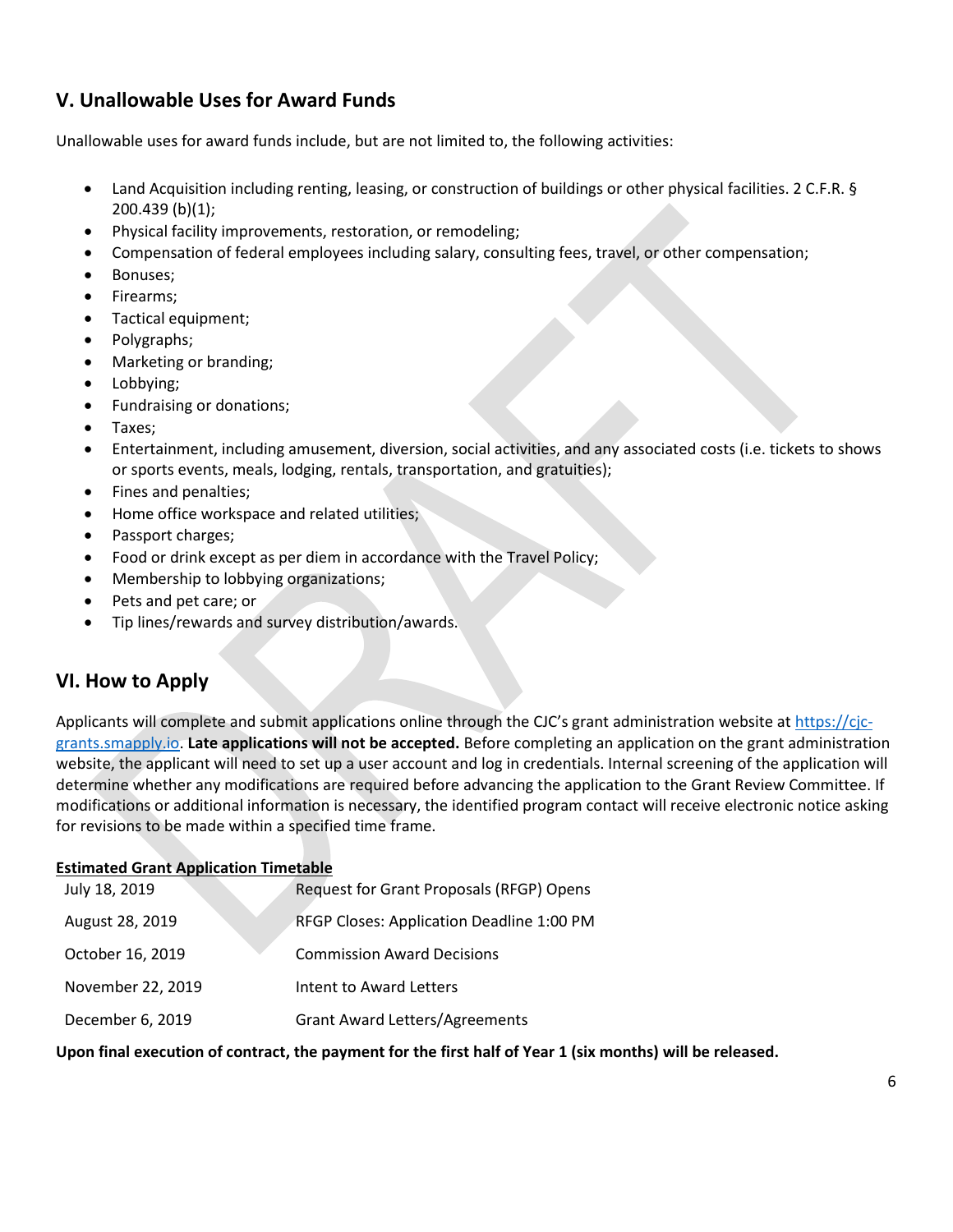# <span id="page-7-0"></span>**VII. Application Contents**

## **Application Contents**

- ❏ Cover Sheet
- ❏ Program Narrative
- ❏ Goals of Justice Reinvestment
- ❏ Evidence of Collaboration in Planning and Implementation
- ❏ LPSCC Membership
- ❏ LPSCC Staff
- ❏ Proposed Program Budget
- ❏ Victim Services 10% Narrative(s)
- ❏ Proposed Victim Services 10% Budget(s)
- ❏ Evaluation Plan, if applicable
- ❏ Racial and Ethnic Impact Statement
- ❏ Letter of Support from County Commission
- ❏ Letter of Support from Community Corrections Director
- ❏ Letter of Support from District Attorney
- ❏ Letter of Support from LPSCC Chair
- ❏ Letter of Support from Presiding Judge
- ❏ Supplemental Grant Application (Optional)
- ❏ Signature Page

## **1) Cover Sheet**

- ❏ Primary Applicant Contact Information
- ❏ Fiscal Contact Information
- ❏ Contact to Answer Questions on Review Day

## **2) Narrative**

Use up to **87%** of the justice reinvestment grant amount. **Unlike in previous biennia, applications will only include one narrative which will encompass the entirety of a county's justice reinvestment effort.** 

## **Description of Justice Reinvestment Effort** (500-word maximum)

Provide a detailed description of the activities for which funding is requested, including activity goals and objectives. The description should be presented in a way that helps stakeholders such as administrators, staff, evaluators, funding agencies, advocacy groups, citizens, and elected officials understand and communicate about the program.

## **Additional questions include**

- a) Describe the target population for the program (500-word maximum).
- b) List the evidence-based practices/services to be implemented, as well as the research that supports the use of the practices/services as part of the proposed program (250-word maximum).
- c) List the metrics to be tracked locally in order to evaluate progress in achieving the goals and objectives identified in the program description (250-word maximum).
- d) Have any of the programs included in the application received a Corrections Program Checklist review? If so, when was the review? Briefly describe the outcome and any steps to address the findings (500-word maximum).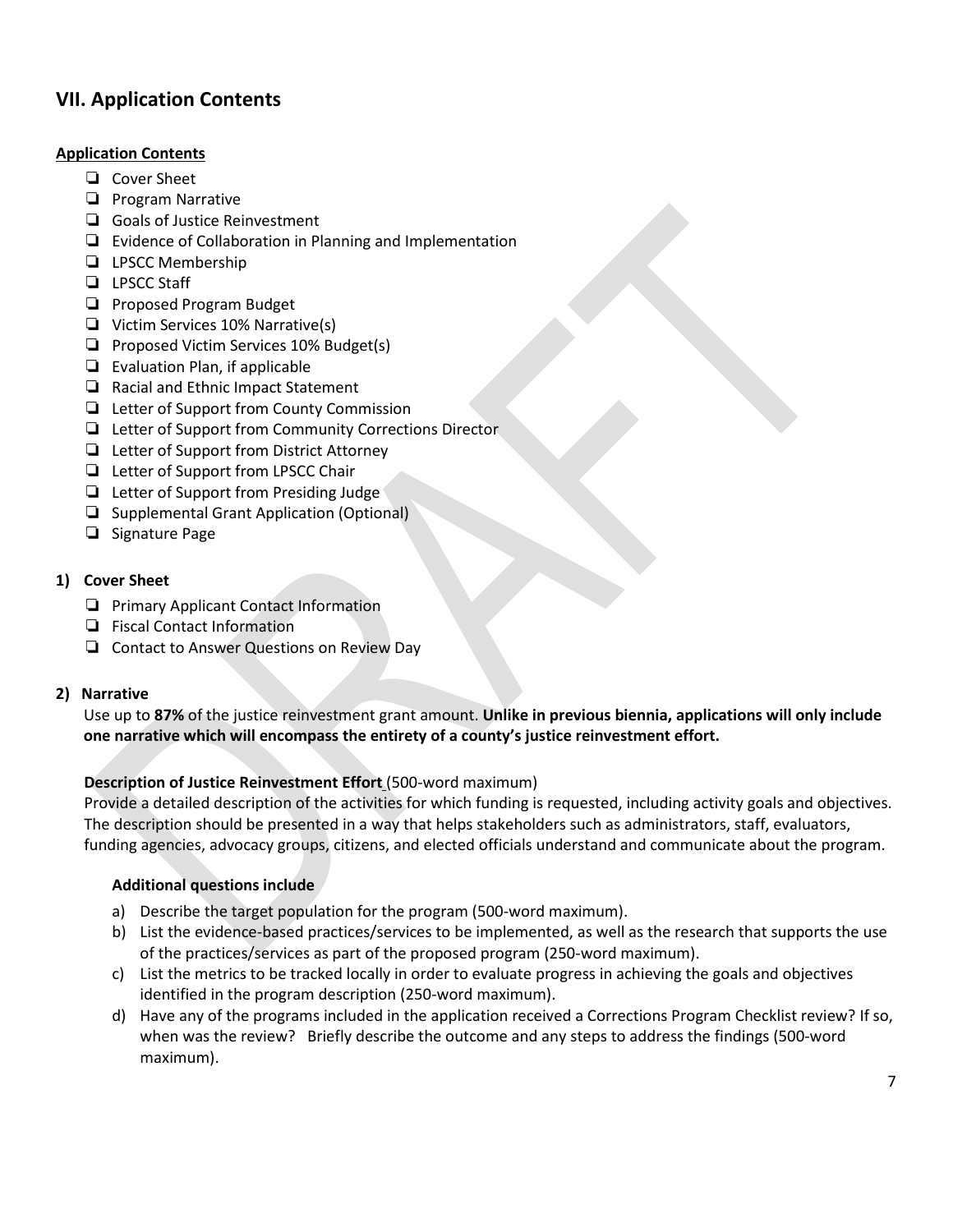#### **3) Goals of Justice Reinvestment**

Responses must include all proposed grant-funded activities, as well as local policy changes or collaborative efforts that support the county's progress toward meeting the goals of justice reinvestment. The application must address the goals of justice reinvestment. In this section, it is **required** that the LPSCC review the county-specific data found on the [CJC](https://www.oregon.gov/cjc/SAC/Pages/snapshot.aspx)  [dashboards.](https://www.oregon.gov/cjc/SAC/Pages/snapshot.aspx) Applications **must reference** the dashboards and clearly articulate the county's progress toward meeting the goals, as well as how the proposed program will assist in meeting those goals in the future.

a) **Reduce recidivism through evidence-based practices while increasing public safety and holding offenders accountable** (750-word maximum).

Applicants are expected to use the [CJC recidivism dashboards](https://www.oregon.gov/cjc/SAC/Pages/snapshot.aspx) to contextualize the county's current recidivism rates and explain how the proposed program will decrease these rates while increasing public safety and holding offenders accountable. Describe efforts to reduce recidivism during the past biennia and how the proposed program will change or continue those efforts.

The statewide definition of recidivism includes new arrest, conviction, or incarceration within three years of a prior conviction or release from custody (ORS 423.557). CJC dashboards show statewide and countyspecific recidivism data for both one and three years. Applicants are encouraged to address comparisons to the statewide rate.

## b) **Reduce prison utilization for property, drug, and driving offenses while increasing public safety and holding offenders accountable** (750-word maximum).

Applicants must identify how the proposed program will reduce county prison usage for property, drug, and driving offenses while increasing public safety and holding offenders accountable. Applicants are expected to use the CJC [Justice Reinvestment Prison Usage](https://www.oregon.gov/cjc/SAC/Pages/snapshot.aspx) dashboards to address data trends. Applicants are encouraged to incorporate data specific to the county's prison intakes, revocations, length of stay, and relationship to the statewide rates when discussing past, present, and projected prison usage.

In addition, applicants will be asked to respond to CJC dashboard data regarding county prison usage specific to **female** property, drug, and driving offenses, as well as describe local efforts to address this population.

#### **4) Evidence of Collaboration in Planning and Implementation** (300-word maximum)

Effective collaboration within the LPSCC is expected in the development, submission, and monitoring of the county's justice reinvestment grant. Describe the collaborative partnerships in place that will support the county's performance and progress toward the goals of justice reinvestment. Counties will also be required to identify LPSCC members and staff that supports the LPSCC, if the county employs any.

#### **5) Proposed Program Budget**

Applicants must prepare a budget based on the full **two-year biennium cycle**, **July 1, 2019 to June 30, 2021.** The budget should clearly show a breakdown of costs in the following categories: personnel, contractual/consultant services, supplies, travel/training, equipment, rent/utilities, evaluation, and administrative. Administrative costs must not exceed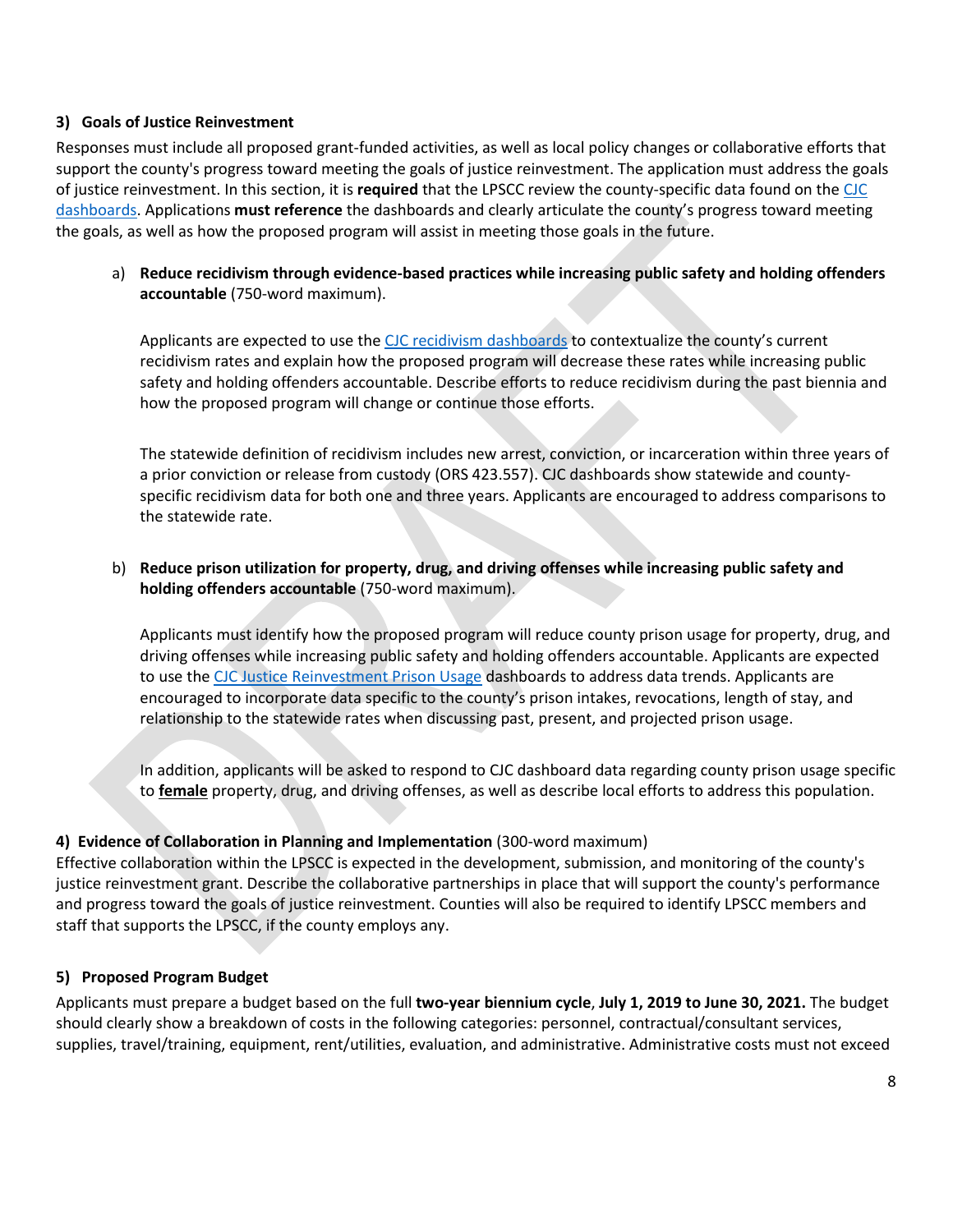10% of the overall award. If funds will be used to hire new personnel, the budget must reflect a realistic start date for each position, taking into account time to post jobs, recruit, and hire. Regular updates to CJC on hiring will be required.

# ➢ **NOTE: Use only WHOLE numbers when completing the budget. Decimals and commas WILL NOT be accepted by the grant-application software system.**

## **6) Victim Services 10% Narrative**

**Ten percent** of justice reinvestment grant funds must be allocated to community-based nonprofit victim services providers. Each victim services provider must complete a separate Victim Services 10% Narrative.

- a) Each narrative must include a description of the community-based nonprofit victim services providers that are identified to receive these funds (500-word maximum). Each community-based nonprofit victim services provider must have:
	- i) A documented history of effectively providing direct services to victims of crime;
	- ii) A mission that is primarily focused on providing direct services to victims of crime; and
	- iii) The capacity and specific training to effectively deliver direct services to victims of crime.
- b) Each narrative must also include a description of the proposed services (1,000-word maximum) **and** explain how the proposed services will address the following criteria:
	- i) Need for the proposed services in the community targeting marginalized and underserved populations in the community;
	- ii) Access barriers, such as, but not limited to: language, literacy, disability, transportation, and cultural practices;
	- iii) Capacity increases for areas where services are difficult to access, limited, or nonexistent; and
	- iv) Trauma-informed interventions and services.

#### **6) Victim Services 10% Budget**

CJC requests applicants prepare a budget based on the full **two-year biennium cycle**, **July 1, 2019 to June 30, 2021.** The proposed budget should be completed individually for each community-based nonprofit victim services providers requesting funding. The budget should clearly show a breakdown of costs in the following categories: personnel, contractual/consultant services, supplies, travel/training, equipment, rent/utilities, evaluation, and administrative. Administrative costs must not exceed 10% of the overall award. Administrative costs may include activities such as purchasing, budgeting, payroll, accounting, and staff services.

## ➢ **NOTE: Use only WHOLE numbers when completing the budget. Decimals WILL NOT be accepted by the grant application software system.**

#### **7) Evaluation Plan**

a) **Three percent** of the total amount of justice reinvestment grant funds will be used to help fund randomized controlled trials (RCTs) or other rigorous evaluations. Applicants can choose to remit funding for research described in this section to the CJC or may retain these funds to conduct an approved evaluation overseen by the applicant. Applicants seeking to retain funds must submit a detailed plan for the use of research funds as described below. If a county selects to retain the 3% funds and conduct evaluations in-house, funding will be released on a reimbursement basis. In choosing programs for RCTs or other rigorous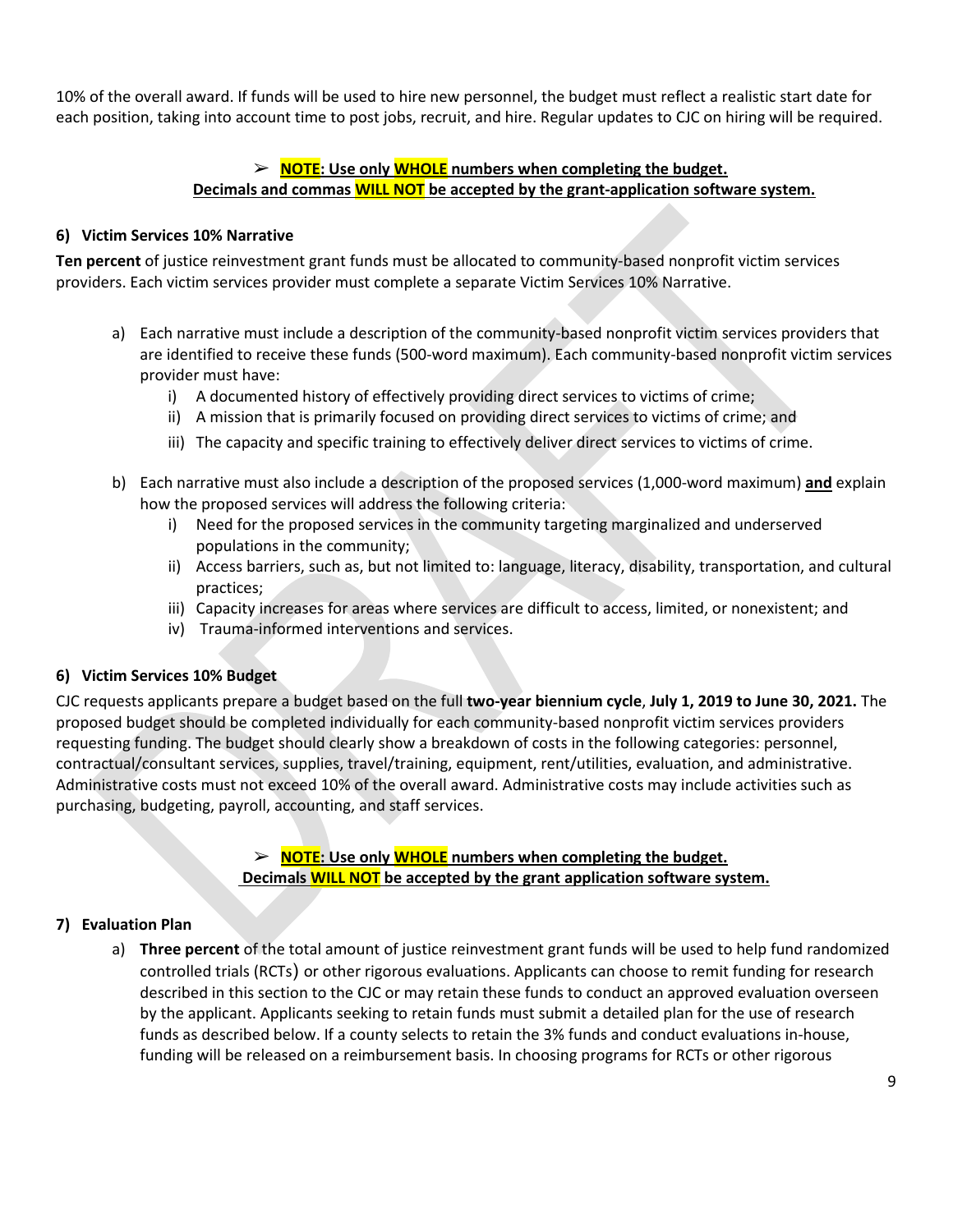evaluations, CJC will consider the following factors:

- i) The proposed program is promising and has the capability of being reproduced in other counties.
- ii) The proposed program is capable of being evaluated through RCTs when taking into account sample size and other practical requirements.
- iii) The proposed RCT will meet the requirements of the institutional review board process.
- iv) Studying the program will benefit the state and more broadly the field of criminal justice by adding to the body of knowledge available.
- b) Applicants will select, in the application template, **one of two options** to meet the evaluation portion of a proposal.
	- i) County remits 3% of awarded funds to the CJC's statewide evaluation budget.
	- ii) County retains 3% of awarded funds for a locally administered RCT when possible and appropriate.
- c) Questions if applicants choose to retain 3% of awarded funds for a locally administered RCT
	- i) What is the primary research question that the proposed project will seek to answer?
	- ii) What, if any, are the secondary research questions that the proposed project will seek to answer?
	- iii) Please provide a brief review of the existing social scientific research related to the proposed project.
	- iv) Please describe how this project will benefit the State of Oregon as well as the field of criminal justice more broadly.
	- v) Please describe your dissemination plan for the results of this project. Also, how will other Oregon criminal justice stakeholders be able to replicate your program in their jurisdictions?
	- vi) Please describe the research design/methodology for this project.
		- (1) Describe the study population and expected sample size. Please describe the method used to arrive at sample size estimates.
		- (2) Please describe the control group; if a random control trial is not possible, please explain how the proposed research will employ a quasi-experimental design.
		- (3) What statistical methodology(ies) will be used to analyze your data?
	- vii) If the project involves the collection of primary data, please describe the IRB process you will use and the expected IRB timeline for this project.
	- viii) List project deliverables and expected completion dates, including the following:
		- (1) IRB approval letter;
		- (2) Quarterly updates on research progress and recruitment;
		- (3) A written report of study results; and
		- (4) If using a subcontracted researcher, applicants must provide a plan for the overall management of the project.
	- ix) If cooperating with another county (or counties) to increase your sample size, specify how fidelity to the program between (or among) counties will be monitored andmaintained.

**Counties electing to conduct their own evaluations must present their proposal to a panel of CJC staff on September 23, 2019 in Salem.**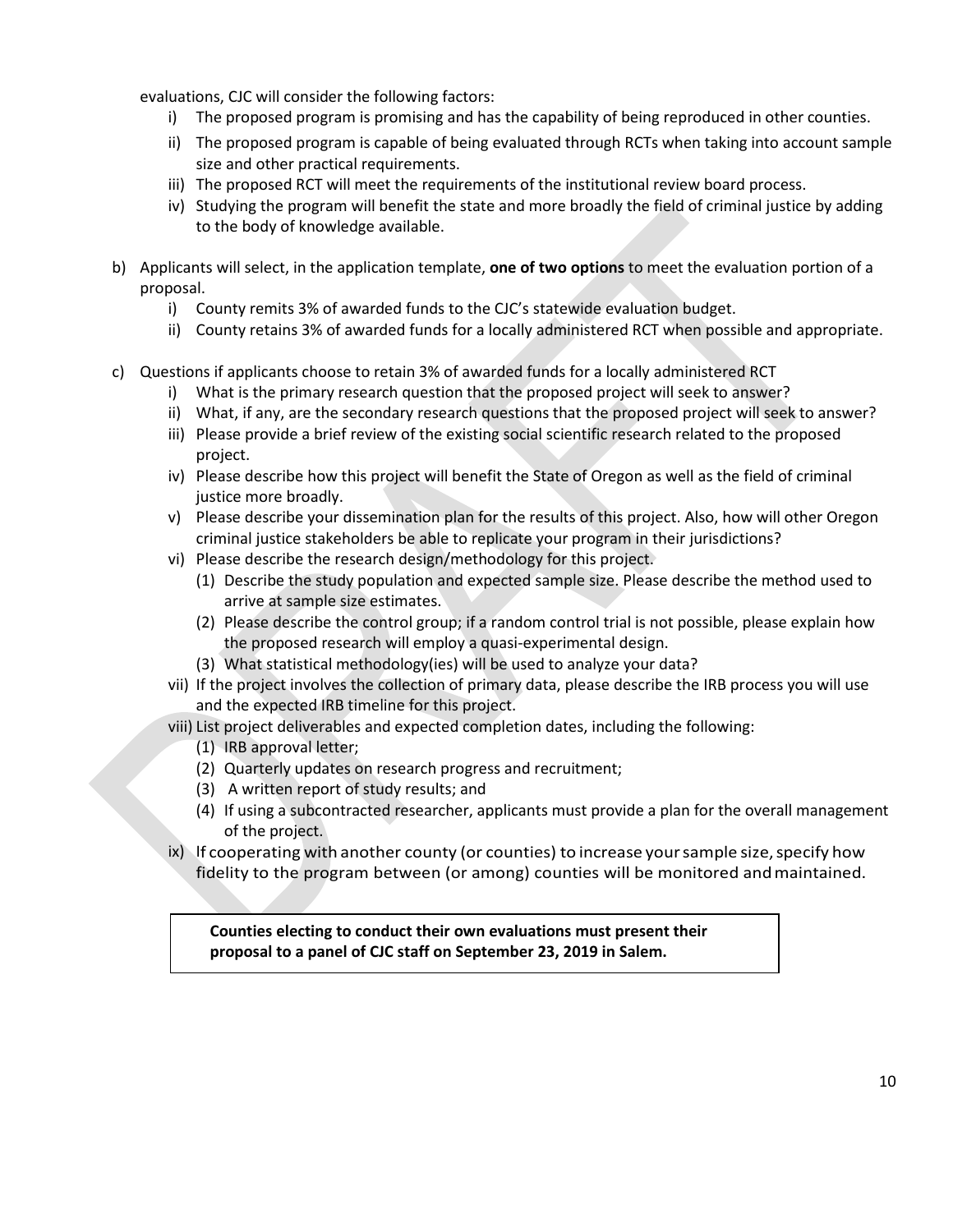## **8) Racial and Ethnic Impact Statement**

Pursuant to Section 4, Chapter 600, Oregon Laws 2013, grant applicants are required to complete a Racial and Ethnic Impact Statement. **One Racial and Ethnic Impact Statement** must be completed per application. This statement should reflect the impacts of **ALL** activities, victim services, and evaluations proposed in the application.

## **9) Letters of Support for Application**

Each application must contain a signed letter of support from the county board of commissioners, the director of community corrections, the district attorney, the presiding judge of the local circuit court, and the LPSCC chair.

# <span id="page-11-0"></span>**VIII. Supplemental Grant Funds (Optional)**

## **1) Overview of Justice Reinvestment Supplementary Grant Program**

In 2017, HB 3078 created a competitive grant to support **downward departure prison diversion programs**. In the 2019– 21 biennium this supplemental grant is funded at \$7,266,000. These funds are limited to positions and trainings that directly support downward departure prison diversion programs.

#### **2) Supplemental Victim Services 10%**

Ten percent of supplemental funding requested must be dedicated to nonprofit community-based victim services providers approved in the county's formula-based justice reinvestment grant application.

#### **3) Program Performance Objectives**

Qualifying programs must:

- a) Identify a specific eligible population agreed upon by all key stakeholders, including the district attorney's office, the judiciary, and community corrections.
- b) Use presentencing assessments to inform downward departure sentencing. Assessments used may include, but are not limited to, the PSC, LS/CMI, URICA, TCUDS, ASUS, and WRNA.
- c) Establish regular communication regarding program participants' progress, including collaboration on revocation decisions.
- d) Use structured sanctions for all program participants.
- e) Provide supervision, sanctions, and services appropriate to participants' criminogenic risks and needs.
- f) Aim to decrease county prison intakes—including revocations—for the target population.
- g) Use data to monitor and evaluate program in order to improve program operations.

## **4) How to Apply**

Applications must be submitted online through the CJC's grant administration website a[t https://cjc-grants.smapply.io.](https://cjc-grants.smapply.io/) Simply indicate your interest in applying for the supplemental grant funds when filling out the main justice reinvestment grant. **Late applications will not be accepted.**

## **5) Allowable Uses**

Supplemental grant funds are restricted to supporting key personnel positions that increase local capacity to engage in a collaborative, effective downward departure prison diversion program. Funding is available to support **critical** personnel in participating agencies including, but not limited to, the following: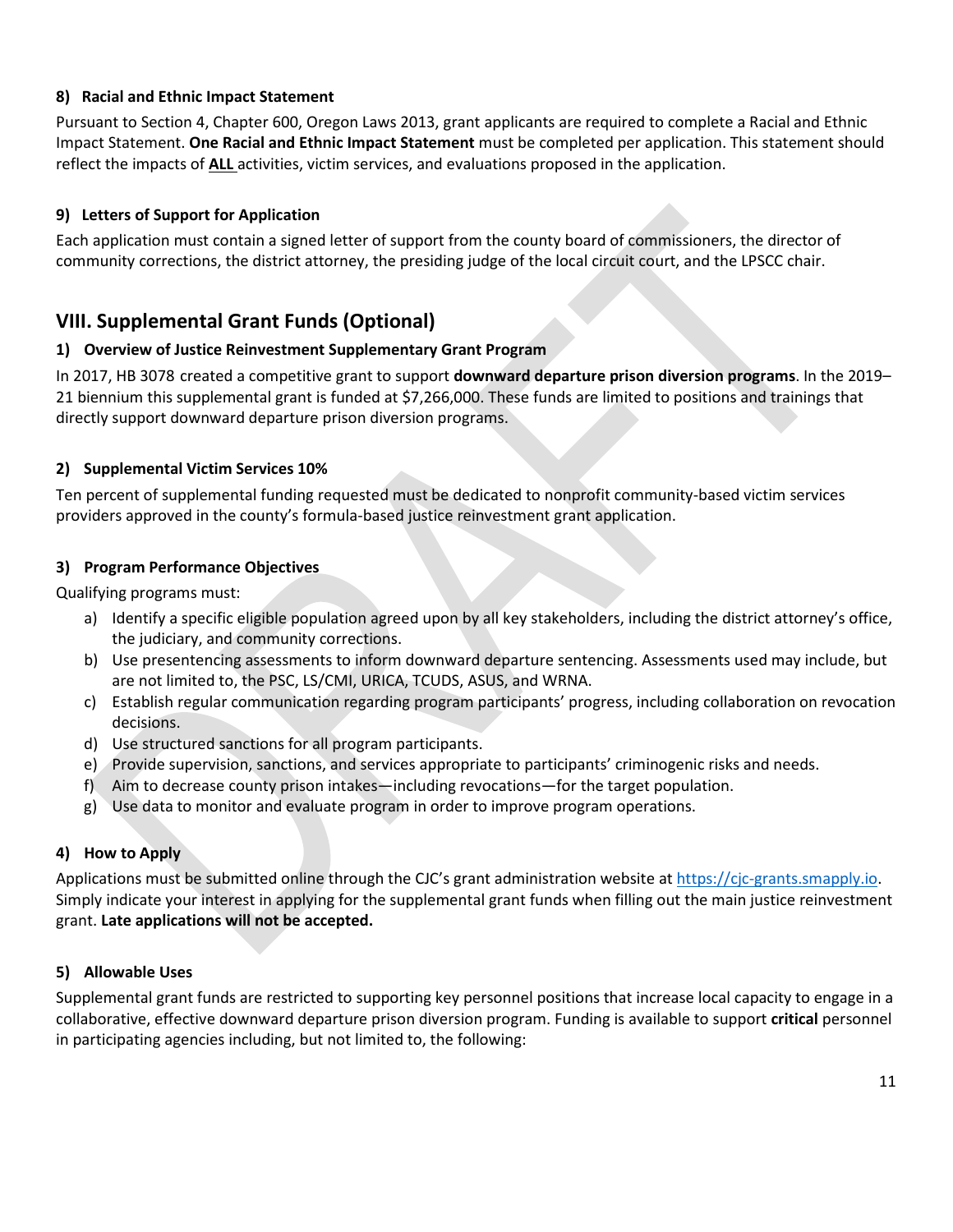- a) Public Defense Services
- b) District Attorney's Office
- c) Judiciary
- d) Community Corrections

Funding may also be used for **training** directly related to the development or operation of the downward departure prison diversion program.

Funding **may not** be used to support wraparound services or sanctions for program participants, such as treatment, housing, skills training, jail beds, or community service programming. Applicants are *strongly* encouraged to use their formula-based justice reinvestment grant funding to build appropriate local service and sanction capacity.

## **6) Application Contents**

## **a) Application must include a program narrative that:**

- i) Describes the target population eligible for the county's downward departure prison diversion program, including, but not limited to, crime types, criminal history factors, risk scores, and residency. Include specific assessments to be used, as well as factors that would result in automatic exclusion from the program (200 word maximum).
- ii) Describes the referral process by which participants are identified, assessed, and departed into the program. How will victim input be considered in the decision to depart an individual to this program? (200-word maximum)
- iii) Explains the elements of supervision for this program and highlight differences from standard supervision in your county including, but not limited to, caseload ratios, contact standards, drug testing schedules, response to violations, and use of incentives (500-word maximum).
- iv) Describes your county's capacity to provide the necessary level of services appropriate to the target population. Examples include, but are not limited to, substance use treatment, housing, mentors, mental health, and cognitive treatment (1,000-word maximum).
- v) Describes your county's capacity to provide the appropriate level of local sanctions necessary to manage the target population. Examples include, but are not limited to, jail-bed availability and community service (200 word maximum).
- vi) Explains whether structured sanctions be used for every downward departure participant.
- vii) Describes the process for determining revocation of program participants (200-word maximum).
- viii) Explains how the program will be monitored, evaluated, and adapted. Describes what body will oversee implementation and track program outcomes. (400-word maximum)
- ix) Describes the county's **total** prison intakes for the program's target population during the 2017–19 biennium.
- x) Explains how many fewer intakes are anticipated for the target population during the 2019–21 biennium given full program implementation and describes how the estimate was calculated through anticipated decreases in first sentences, revocations, or both.
- <span id="page-12-0"></span>xi) Explains whether funding is being requested to support a new or existing (prior to August 28, 2019) program and if new, describes when is program is expected to be operational.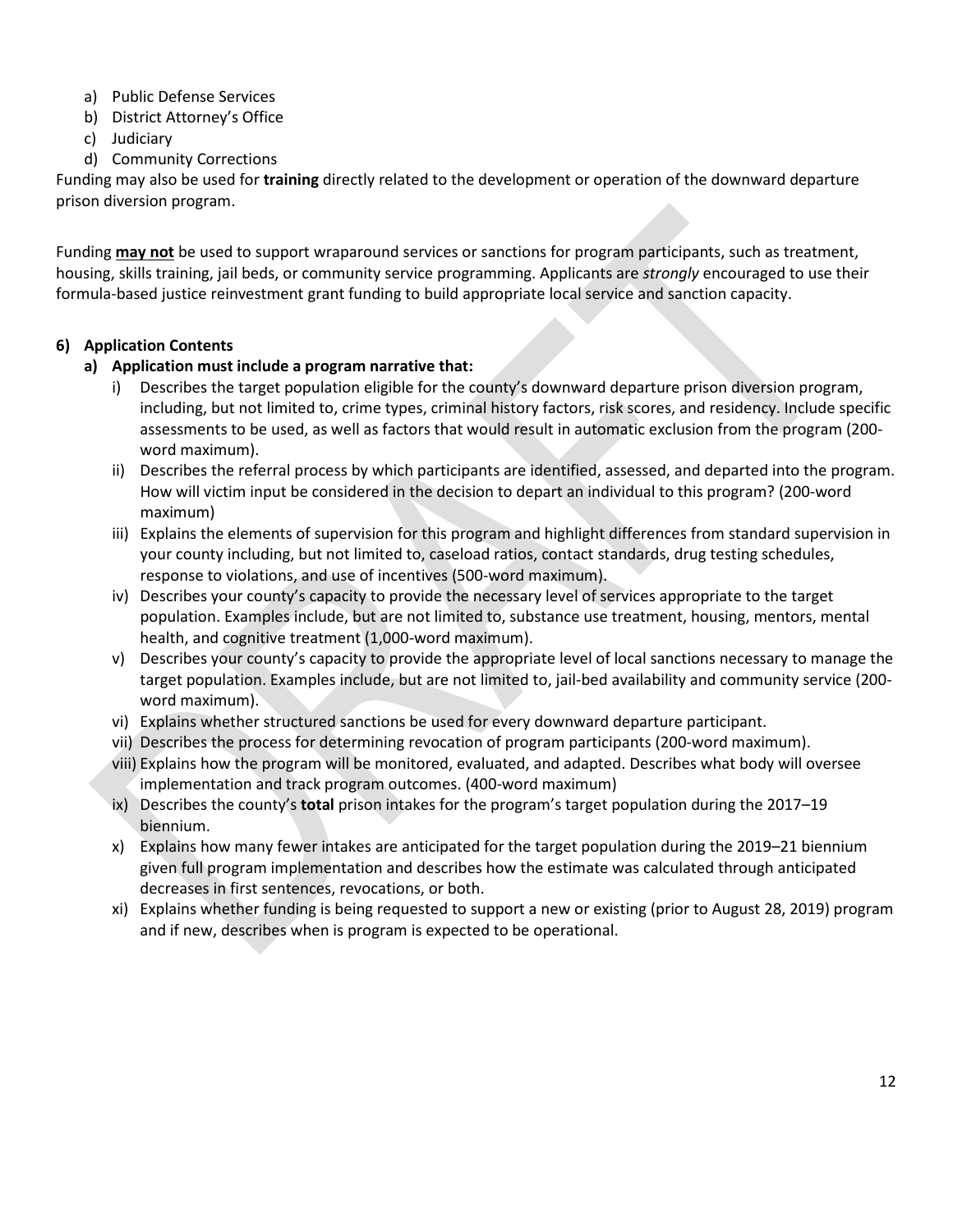# **IX. Application Review and Award Decisions**

## **1) Formula Grant Review Process**

CJC staff will conduct the initial review of all applications received by 1:00 p.m. on August 28, 2019. Each application will be examined for responsiveness to the guidelines provided in this RFGP related to timeliness and contents. **If CJC staff determines that modifications are required before advancing the application to the Grant Review Committee, the identified program contact will receive electronic notice asking for revisions to be made within a specified time frame.** 

CJC may negotiate the components of the application. An application will be deemed nonresponsive if it does not conform to the application requirements. LPSCCs submitting applications deemed nonresponsive will be contacted in order to address deficiencies in the application.

See "Unallowable Uses for Award Funds" in Section V to determine whether budget items requested are allowable **prior** to submitting your budget.

All applications that are responsive to the guidelines will be provided to the Grant Review Committee for review and evaluation based on the following criteria:

- a) Whether the applicant's program is designed to reduce recidivism of offenders;
- b) Whether the applicant's program is designed to reduce prison use by offenders convicted of felonies described in ORS 137.717, 475.752 to 475.935, 811.182, 813.010, or 813.011;
- c) Whether the applicant's program would increase public safety; and
- d) Whether the applicant's program would hold offenders accountable.

The Grant Review Committee will meet on **October 2, 2019** to review applications. **Each county must identify someone that will be available to answer questions about this application if the Grant Review Committee has any**. The Grant Review Committee will recommend approved applications to the Criminal Justice Commissioners for final award decisions. If an application needs rehabilitation, the Grant Review Committee will notify CJC staff, who will work with the county to address deficiencies.

## **2) Supplemental Grant Review Process**

All applications responsive to the guidelines will be provided to the Grant Review Committee for review and evaluation based on the following criteria:

- a) Start date of program, with preference given to programs established on or after August 28, 2019;
- b) Applicant estimation of total decrease in prison intakes for program's target population from the 2017–19 biennium to the 2019–21 biennium;
- c) County capacity to provide appropriate level of services, sanctions, and supervision for program participants;
- d) Level of demonstrated commitment to reducing county prison intakes by critical stakeholders including, but not limited to, the district attorney's office, the judiciary, and community corrections; and
- e) Total amount of funding requested compared to expected program capacity and applicant estimation of decrease in prison intakes.

## **3) Award Decisions and Protests**

a) **Awards.** The Grant Review Committee will recommend approved applications to the Criminal Justice Commissioners for final award decisions. CJC may approve an application in whole or in part, as well as issue a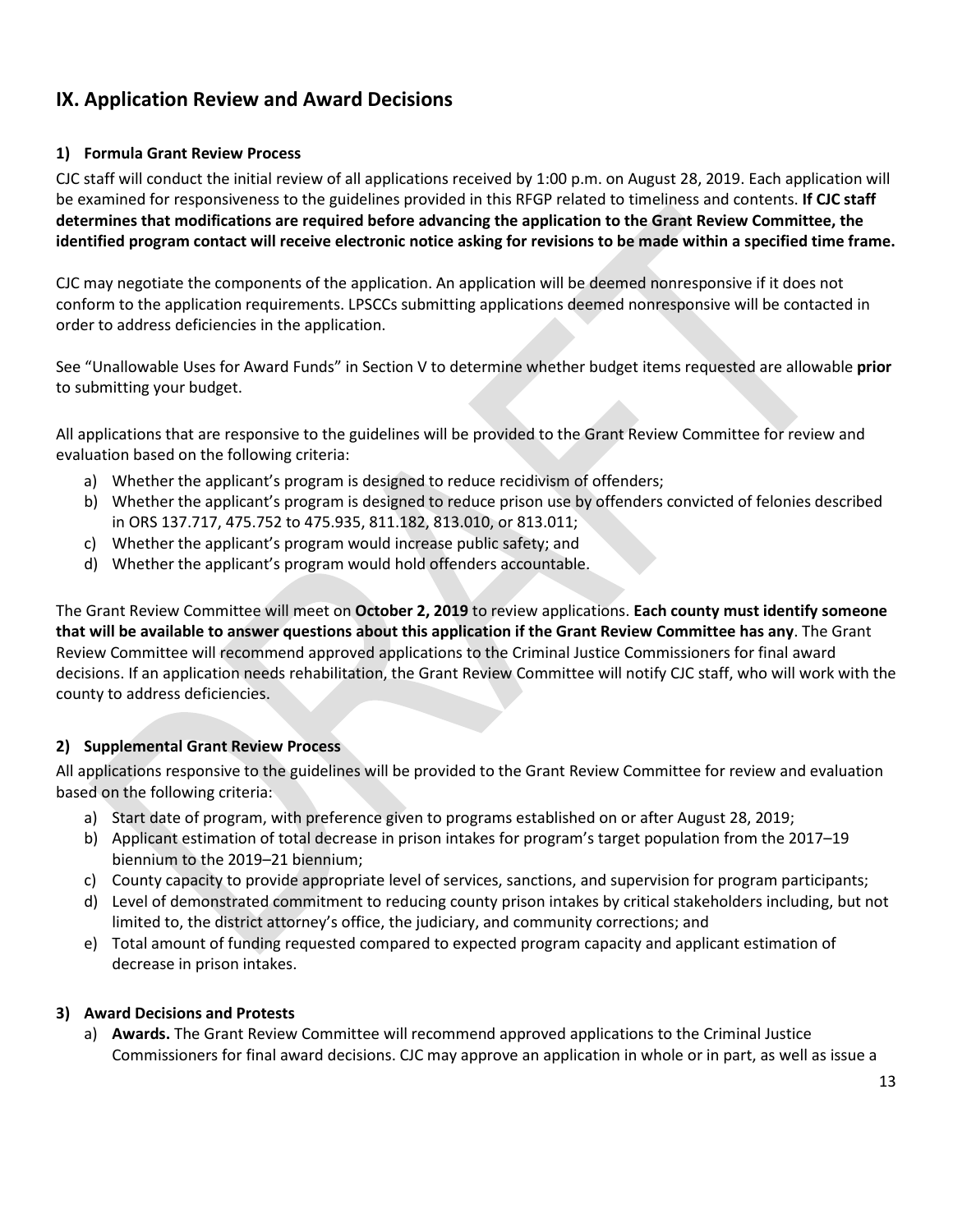provisional one-year award with continued funding contingent upon program performance and progress. CJC will issue Award Notification Letters and Grant Award Agreements.

- b) **Protests.** If an application is not awarded after efforts to revise the application or for any other reason, the applicant may protest the decision. The affected applicant shall have seven calendar days from the date of the Intent to Award Notice to file a written protest. An applicant is considered affected only if the applicant would be eligible for the award in the event that the protest is successful and the applicant is protesting for one or more of the following reasons specified in ORS 279B.410. Protests must:
	- a. Be delivered to the CJC via email, facsimile, or hard copy
	- b. Reference the RFP name
	- c. Identify applicant's name and contact information
	- d. Be signed by an authorized representative
	- e. Specify the grounds for the protest
	- f. Be received within seven calendar days of the Intent to Award Notice.

CJC will address all timely submitted protests within 30 days and will issue a written decision to any respective applicants. The agency will not consider protests that do not include the required information.

#### **4) Award Conditions**

Counties receiving awards must agree to the grant award terms and conditions**.** CJC may negotiate the terms of the Grant Award Agreement. In the event that mutually agreeable terms cannot be reached within a reasonable time period, as judged by CJC, the Commission reserves the right to cancel the award to the applicant.

## <span id="page-14-0"></span>**X. Monitoring and Reporting**

#### **1) Award Conditions**

CJC will monitor whether grantees are operating their programs as described in their approved applications, as well as county performance and progress toward the goals of the Justice Reinvestment Grant Program. To assist CJC in the monitoring process, grantees must participate in quarterly RICs, quarterly financial reporting, semi-annual progress reporting, periodic communications, and occasional site visits by CJC.

#### **2) Reporting**

- a) **Financial:** Grantees will be required to report program expenditures quarterly through the CJC's grant administration website at [https://cjc-grants.smapply.io.](https://cjc-grants.smapply.io/) All documented expenses (time sheets, invoices, travel charges, etc.) must be documented and retained for six years following the close of the grant.
- b) **Program Progress Report:** Grantees will be required to submit semi-annual progress reports through the CJC's grant administration website. Progress Reports will be narrative and require the grantee to evaluate to program performance and progress toward the goals of justice reinvestment with reference to the most recent data available on the CJC Justice Reinvestment dashboards.
- <span id="page-14-1"></span>c) **Victim Services 10% Progress Report:** A brief report (two-page maximum) is to be provided annually regarding services to victims with the 10% funding.